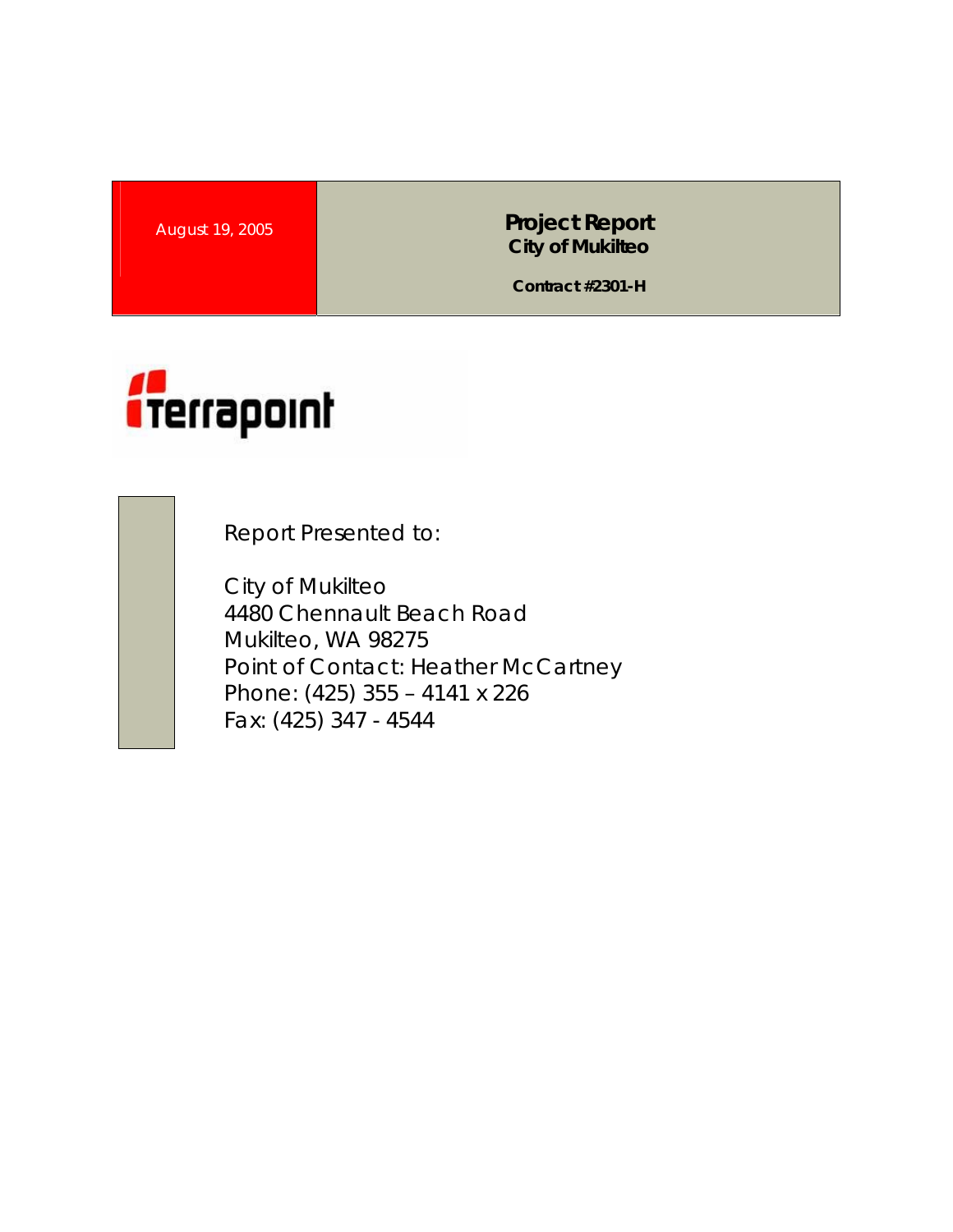## 1.Project Overview

### **Field Crew:**

The Terrapoint field crew consisted of Todd Mitchell, field project manager and Barry Kaser, LIDAR operator. The Aries Aviation aircraft crew consisted of Andre Bourque, pilot and Bob Passon, flight engineer.

### **Post Processing Crew:**

Barry Kaser completed the processing of GPS data. Craig Glennie carried out data validation and calibration. Vegetation removal and final product generation were completed the Houston processing team: Peggy Cobb, Brian Herring and Joe Sackett.

### **Size of Project:**

The project site covered approximately 16 square miles, as identified in the following image:



#### **Location:**

The project area is located in Snohomish County Washington .

City of Mukilteo 2 Date: August 19, 2005 Revision 1.0

25216 Grogans Park Drive The Woodlands, TX 77380 Phone: (218) 364 – 4080 Fax: (218) 296– 0869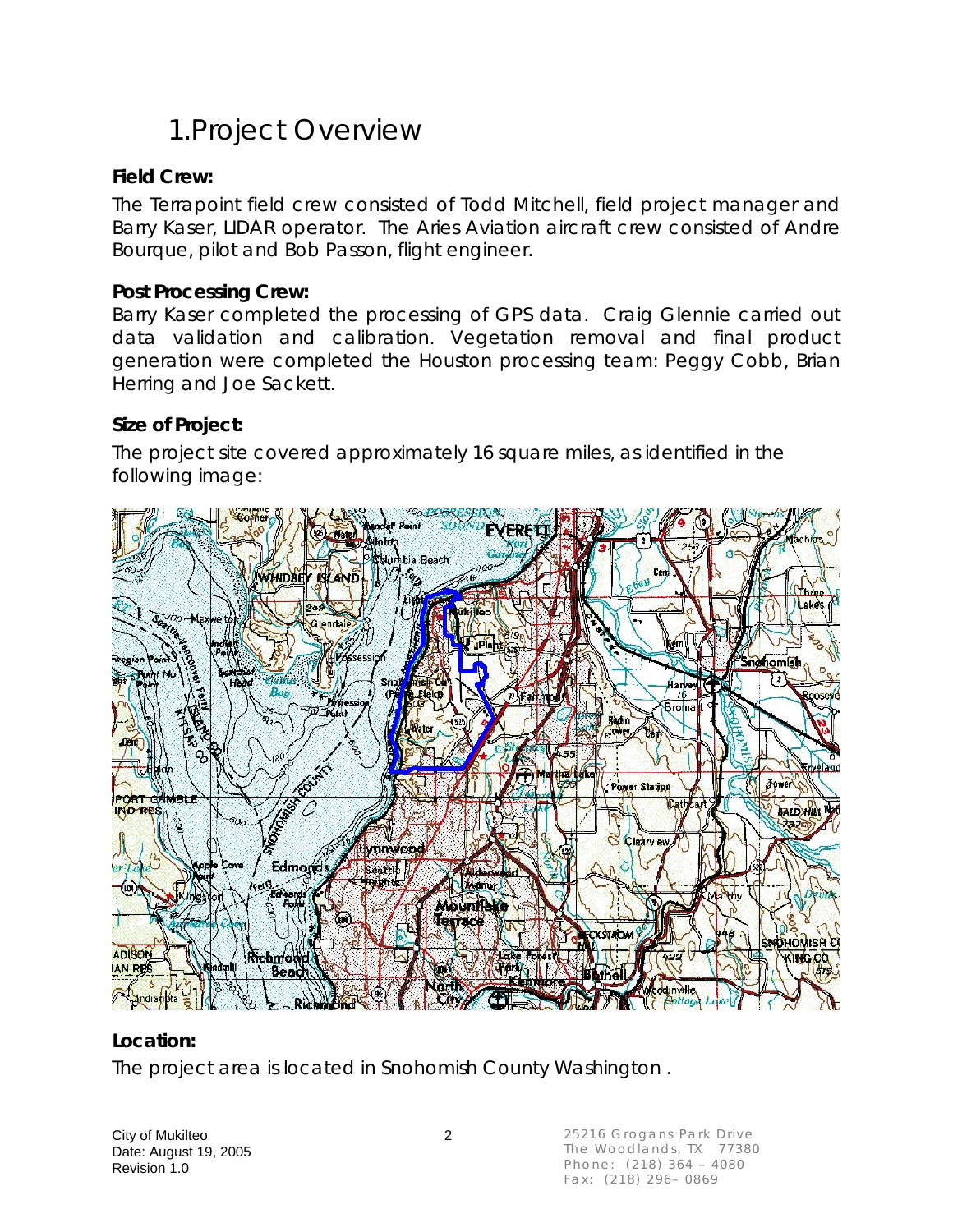### **Project Type:**

The purpose of this project is to provide a high quality DEM of the site for City of Mukilteo.

### **Approximate Duration of Project:**

The field data collection took place on Feb. 27<sup>th</sup>, 2005. The control network and check point surveys were performed on March 2nd, 2005.

Calibration, vegetation removal and product generation took place from June 15th to July 15th, 2005.

#### **Number of Flights:**

One flight was required to cover the project area with 20 flight lines.

### **Coordinate System(s) Used:**

All horizontal coordinate data was collected and referenced to NAD83 (HARN) and NAVD88 and delivered in US State Plane Zone Washington North (4601). GEOID03 for CONUS was applied to the vertical component of all deliverables.

### **Survey Measurement Units Used/Delivered:**

All surveys were conducted and products delivered in US survey feet.

#### **Processing Software Used:**

The following software was used to reduce the GPS kinematic data, compute the 3-D laser points, classify and edit laser points, produce shaded relief images and transform the ellipsoidal heights to Orthometric:

- ArcView
- Flykin
- Microstation
- TerraScan
- TerraModeler
- TerraModel
- Terrapoint Proprietary LiDAR processing software

### **Capsule Review of Ground Control Survey(s) and Adjustment(s)**

Terrapoint's field crew acquired and adjusted the ground control survey information. Terrapoint collected all of their LiDAR data referenced to NGS monuments, including PIDs AE1858, SY5643 and temporary Terrapoint monument ARL1. Kinematic GPS check points were acquired as discrete x, y, z points were collected as part of the ground truthing activities. A summary of all control coordinates is given in Table 1.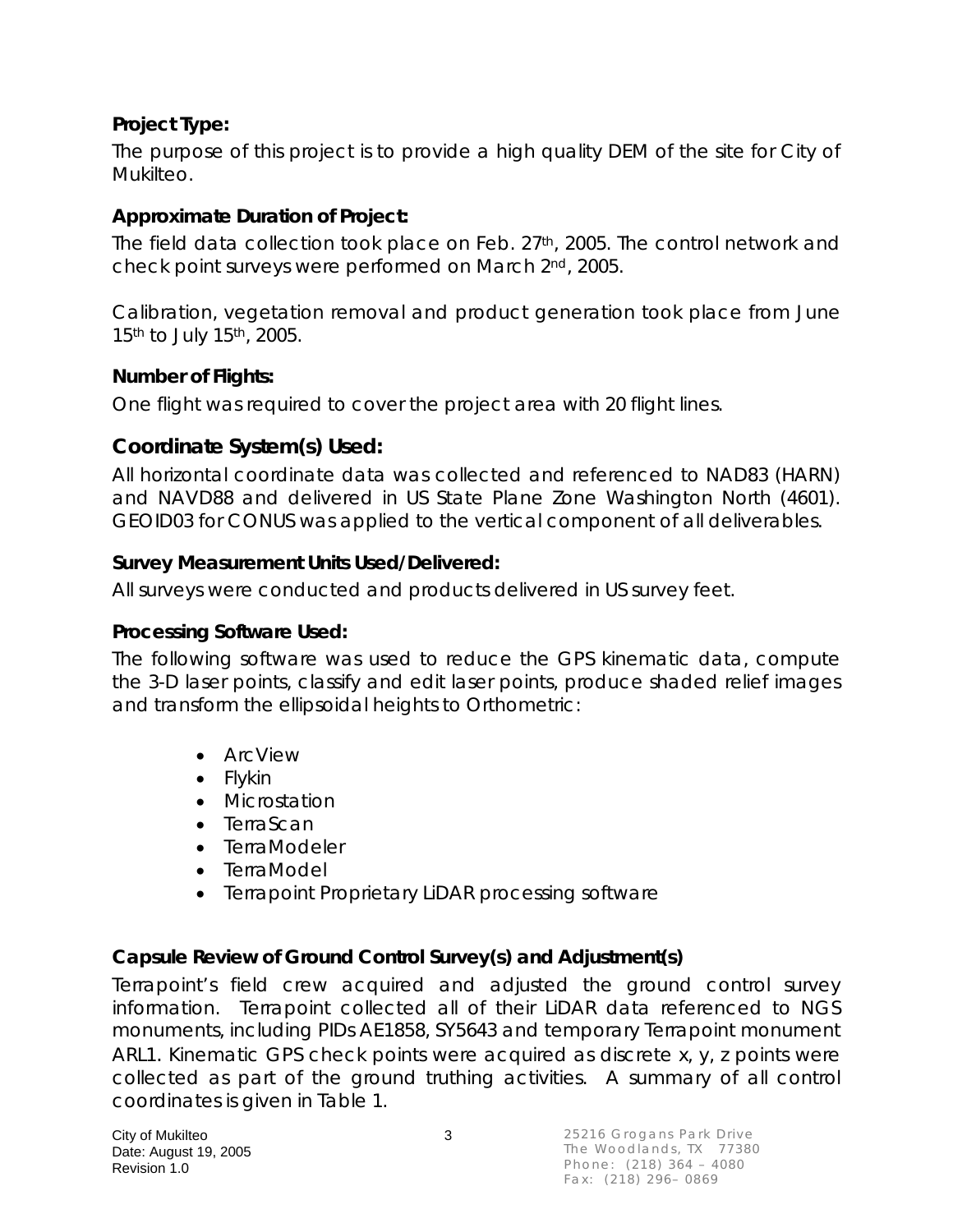| <b>Table 1: Control and Base Coordinate</b> |    |          |          |        |           |          |                                    |  |
|---------------------------------------------|----|----------|----------|--------|-----------|----------|------------------------------------|--|
| <b>NAME</b>                                 |    | Latitude |          |        | Longitude |          | Ellipsoidal<br>Elevations (meters) |  |
| AE1858                                      | 48 | 16       | 23.39780 | $-121$ | 39        | 34.13741 | 142.6619                           |  |
| SY5643                                      | 47 | 54       | 27.94094 | $-122$ | 16        | 19.69519 | 156.947                            |  |
| ARL1                                        | 48 | 09       | 27.37695 | $-122$ | 09        | 50.17267 | 16.6241                            |  |

# 2. Health and Safety

Following Terrapoint's safety procedures, the field crew conducted a safety meeting upon arrival at the project site.

## 3. Equipment Used

### **Aircraft Type:**

A Navajo twin-engine aircraft (C-GQVP) was used for this project. The aircraft was based out of Snohomish County Airport. The Navajo was typically flying at an altitude of 3500 feet AGL (above ground level) for the duration of the survey.

### **Sensors Used:**

The Airborne LiDAR survey was conducted using Terrapoint's 40 kHz ALTMS (Airborne Laser Terrain Mapping System), flying at an optimum height of 3500 ft AGL at 140 knots. The system consists of a 36-degree full angle laser, a Trimble 4700 GPS receiver and a Honeywell H764 IMU unit. The nominal flight line spacing was 1070 feet, providing overlap of 50% between flight lines.

### **GPS Type(s):**

Two Sokkia GSR2600 dual frequency GPS receivers were used to support the airborne operations on this project.

### 4. Accuracy

The following list itemizes the accuracy attainable over the project area, as a function of terrain type and vegetation cover. Note that the accuracy quoted is the accuracy of the attainable DEM, once it is processed and edited to this stage. All data accuracies quoted relate to post processed GPS/IMU/LiDAR solutions.

Accuracy is as follows, quoted at the 95% confidence level (2 sigma),

1. Absolute Vertical Accuracy:

+/- 15-20 centimeters on Hard Surfaces (roads and buildings)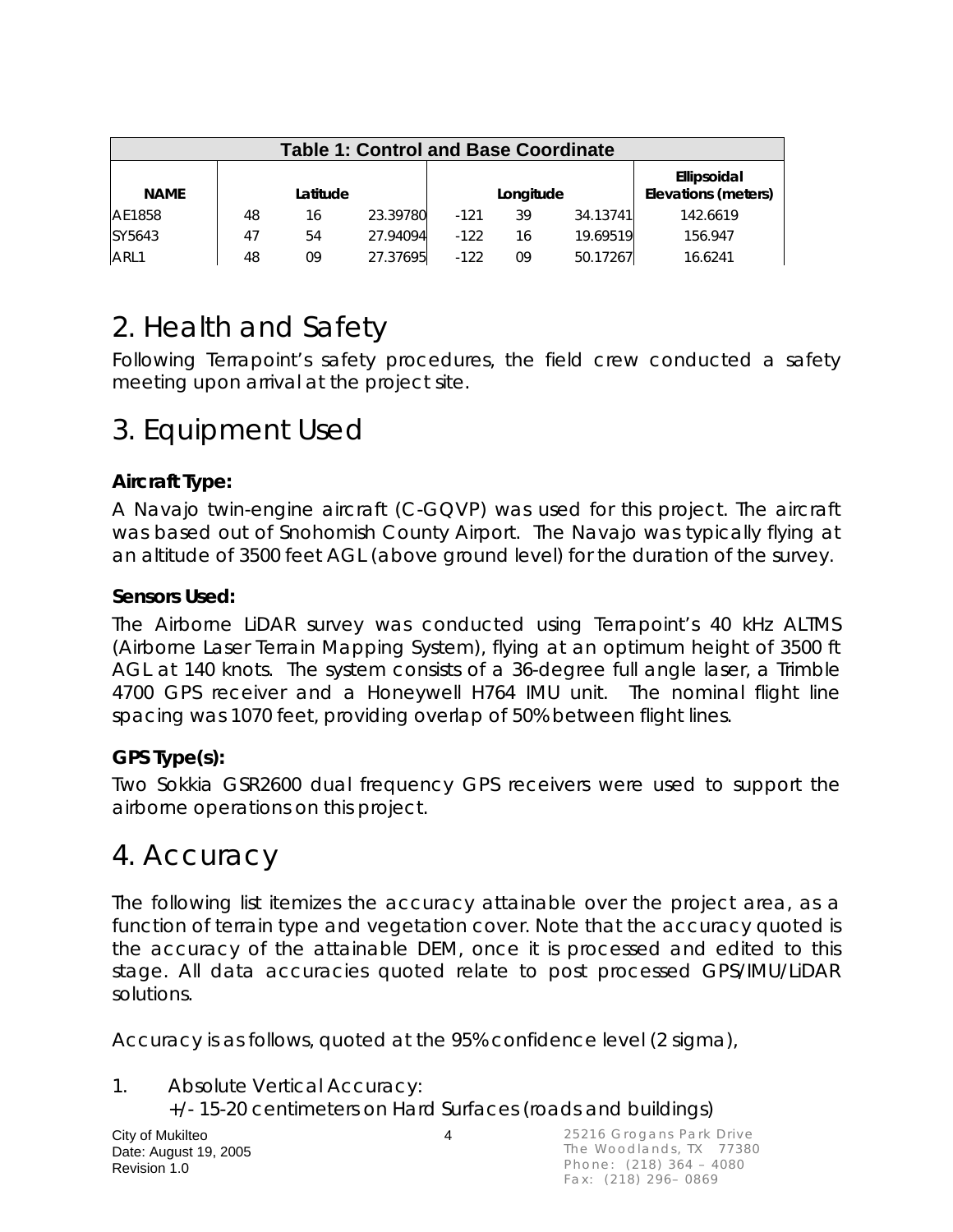+/- 15-25 centimeters on Soft/Vegetated Surfaces (flat to rolling terrain) +/- 25-40 centimeters on Soft/Vegetated Surfaces (hilly terrain)

- 2. Absolute Horizontal Accuracy: +/- 20 – 60 centimeters on all but extremely hilly terrain.
- 3. Contour Accuracy: 2 ft Contour National Map Accuracy Standard (NMAS)

To verify that the accuracy criteria were being achieved, kinematic checkpoints were compared with a triangulated surface generated from the bald earth LiDAR points.

A comparison of LIDAR data with 639 kinematic checkpoints collected along a roadway within the project site yielded the results given in Table 2 (values in meters).

| <b>Table 2: Kinematic Point Comparison</b> |          |  |  |  |  |  |
|--------------------------------------------|----------|--|--|--|--|--|
| Average dz                                 | 0.057    |  |  |  |  |  |
| Minimum dz                                 | $-0.150$ |  |  |  |  |  |
| Maximum dz                                 | 0.269    |  |  |  |  |  |
| Average magnitude                          | 0.075    |  |  |  |  |  |
| Root mean square                           | 0.100    |  |  |  |  |  |
| Std deviation                              | 0.086    |  |  |  |  |  |

# 5. Quality Control

Quality control of the data was ongoing throughout the process. Following data acquisition, preliminary GPS processing was conducted in the field to ensure completeness and integrity.

The GPS and inertial data were processed in tandem to achieve the best positional result. Once the position and attitude of the aircraft were known at each epoch (1-second intervals), then these data were integrated with the laser ranges to provide a position for each data point on the ground. The data were then processed using the proprietary laser processing software suite to produce coordinates.

Each flight involved setting up two base stations to collect data. Utilizing two base stations ensures GPS data collection in the event that the main base station fails. For all flights the GPS data were of high quality. This minimized the absolute error for the aircraft position.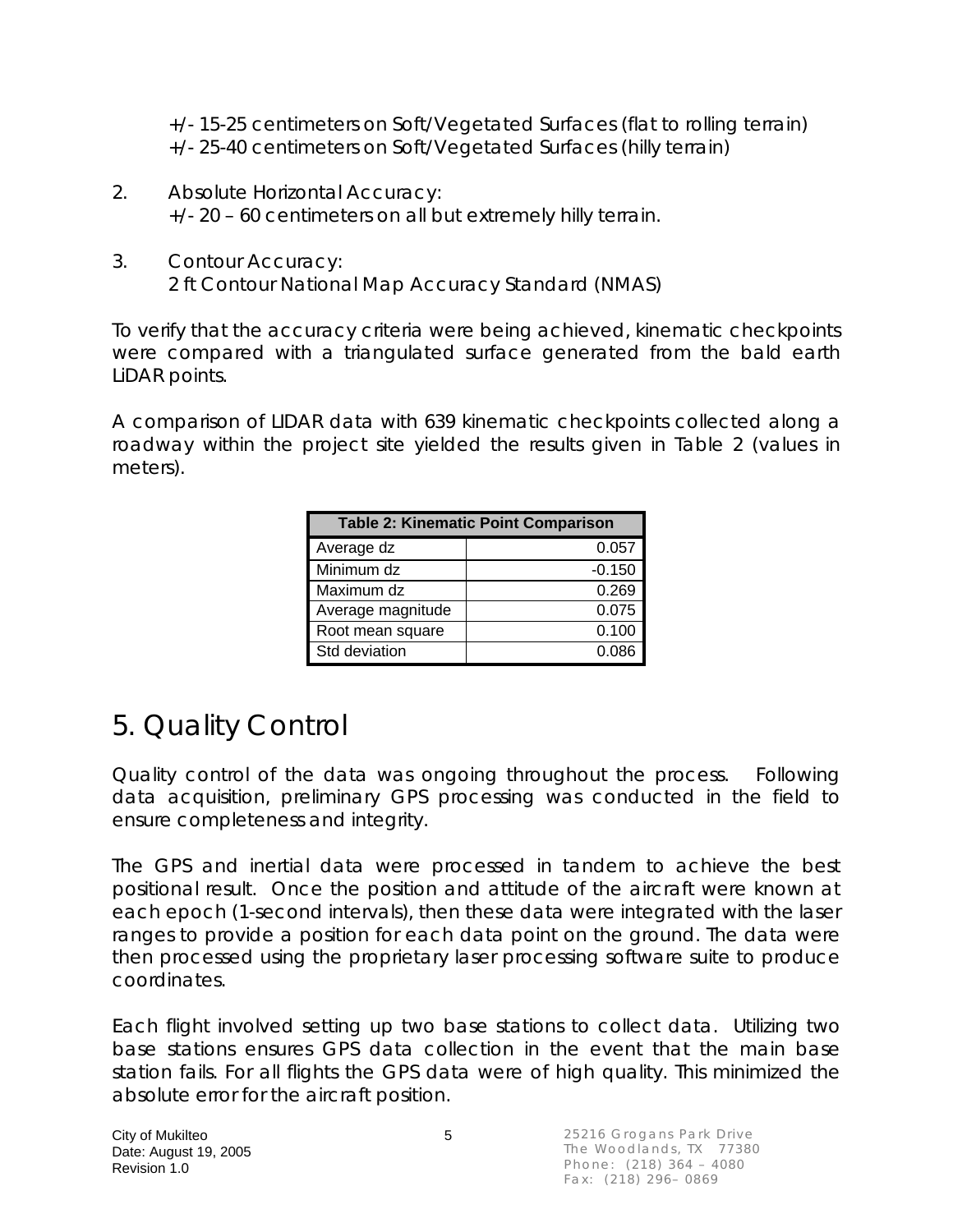The primary quality control tool for the laser ranges is the percentage of returns that are received back at the laser after it has emitted a signal. The acceptable range for returns, typically between 90% and 95% was met for this project. Lower percentages are normal over water and other poor reflectivity surfaces.

Terrapoint also utilizes a proprietary software package that performs a fully automated analysis of the quality of the LIDAR data using overlapping flight lines. Our flight lines overlap 30 to 50% on either side and thus 60 to 100% of points can be checked for overlap consistency. The overlap analysis attempts to minimize the differences in overlap areas by fine-tuning the calibration parameters of the LIDAR system.

## 6. Point Generation

The points are generated as Terrascan binary Format using Terrapoint's proprietary Laser Postprocessor Software. This software combines the Raw Laser file and GPS/IMU information to generate a point cloud for each individual flight.

All the point cloud files encompassing the project area were then divided into quarter quad tiles. The referencing system of these tiles is based upon the project boundary minimum and maximums. This process is carried out in Terrascan.

The bald earth is subsequently extracted from the raw LiDAR points using Terrascan in a Microstation environment. The automated vegetation removal process takes place by building an iterative surface model. This surface model is generated using three main parameters: Building size, Iteration angle and Iteration distance.

The initial model is based upon low points selected by a roaming window and are assumed to be ground points. The size of this roaming window is determined by the building size parameter. These low points are triangulated and the remaining points are evaluated and subsequently added to the model if they meet the Iteration angle and distance constraints (fig. 1). This process is repeated until no additional points are added within an iteration.

There is also a maximum terrain angle constraint that determines the maximum terrain angle allowed within the model.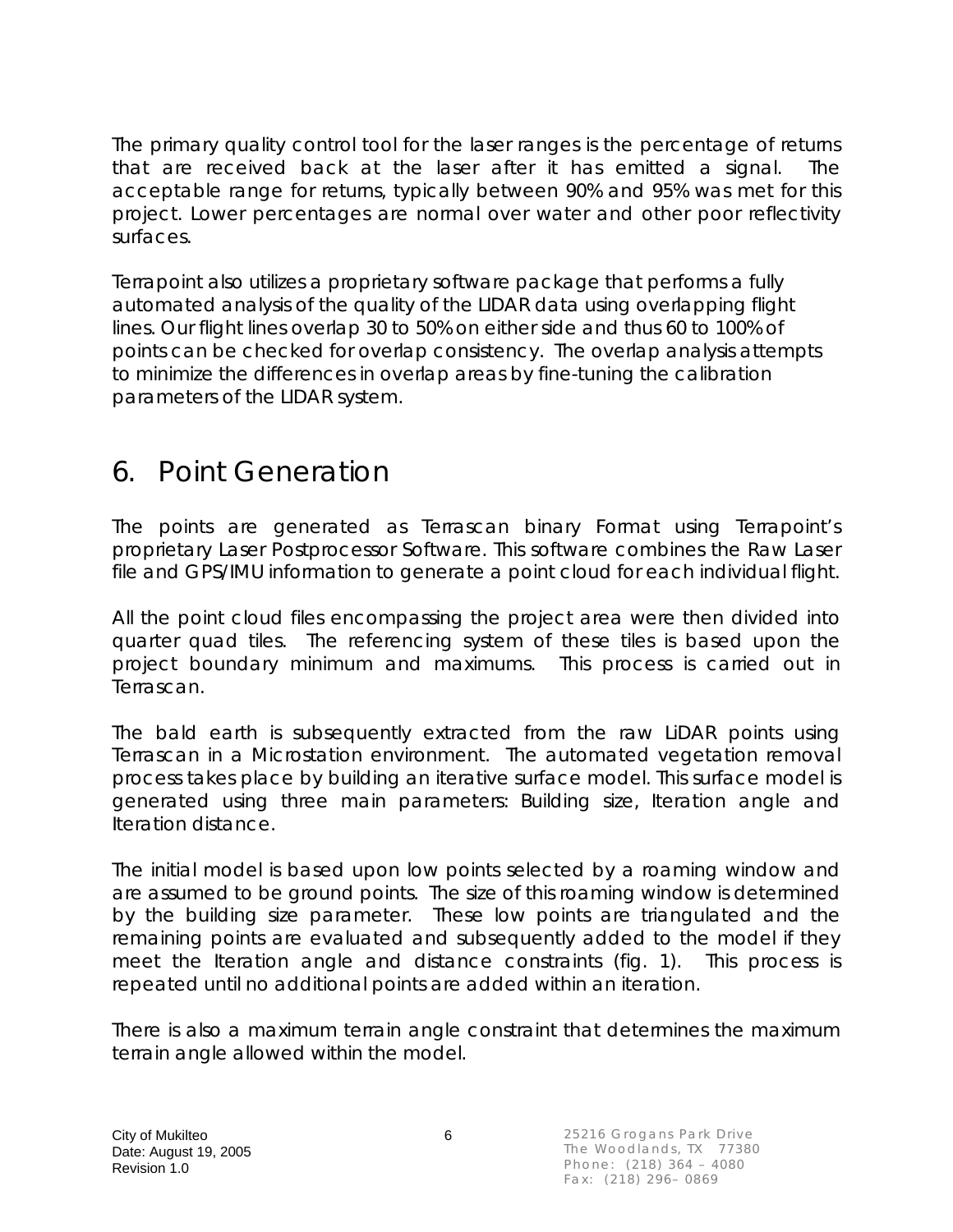

Figure 1: Terrascan iteration methodology.

(Image Source: Terrascan User's Guide, www.terrasolid.fi)

# 7. Quality Control

Once the data setup has taken place the manual quality control of the surface occurs. This process consists of visually examining the LiDAR points within Terrascan and correcting errors that occurred during the automated process. These corrections include verifying that all non ground elements, such as vegetation and buildings are removed from the ground model and that all small terrain undulations such as road beds, dykes, rock cuts and hill tops are present within the model.

This process is done with the help of hillshades, contours, profiles and crosssections. To correct misclassifications, a full suite of Terrascan and custom inhouse data tools are used.

### 8. Deliverables

Below is a list of the deliverables for this project:

All LiDAR Data Products were delivered on DVD–ROM. Two copies were provided.

Full Feature or All Return Point Data (DEM)

Data delivered in format:

• ArcInfo Grid File Format. Six foot grid spacing. File delivered by USGS quarter quad in gzipped Arcinfo Exchange Format (e00)

Bare Earth Point Data (DTM)

Data delivered in two formats:

- ArcInfo Grid File Format. Six foot grid spacing. File delivered by USGS quarter quad in gzipped Arcinfo Exchange Format (e00)
- ASCII xyz file format. Space delimited (txt gzipped by USGS quarter quad)